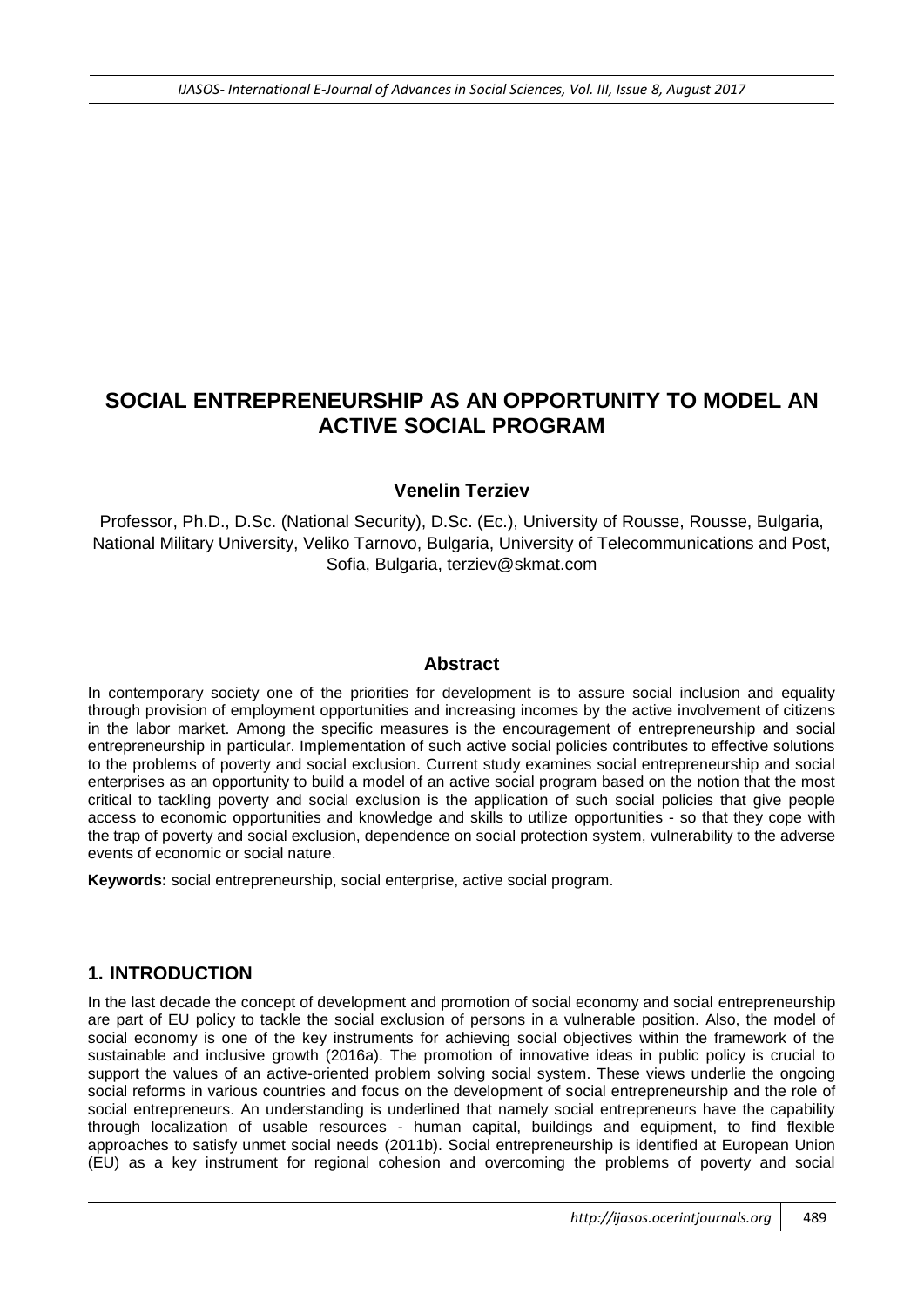exclusion. As part of its policy to promote the social economy and social innovation, social entrepreneurship contribute to achieving the strategic goals set in 2020 (2016b).

The social economy develops through various organizational - legal forms of entrepreneurship as cooperatives, mutual societies, associations, social enterprises and organizations, foundations and other existing in different EU member countries entities. Personality in the social economy have cooperatives, enterprises and organizations duly registered under national laws whose business has a social and humanitarian results and they reinvest profits for social purposes. Regarding the criteria for the identification of the entities in the social economy there could be pointed the indicators of the European Parliament to determine the economic and humanitarian activities as part of the social economy *(*2011a): rule of community and social activity before profit; protection and enforcement of the principles of solidarity and responsibility; reconcile the interests of the participants and the general interest; democratic control by the participants (one member - one vote); voluntary and open membership; self-government and autonomy from government authorities; use a major part of the economic outturn: to follow sustainable development objectives of the company; to meet the specific needs of participants; in favor of the collective interest.

The leading strategic and normative documents define uniformly key elements in the definition of social enterprises (2015-2020):

 Social enterprises pursue profit (socially significant) goals: Social enterprises are created to achieve social objectives (overcoming social injustice and social inequalities of vulnerable groups of people or achieve important public goals in the fields of ecology and sustainable development) and subject its economic activity, in contrast goals of profit in favor of individuals. Social enterprises pursue a direct leading goal to create social benefits in the public interest or for their members.

• Activity that carries out an economic / commercial in nature: The activity of social enterprises is expressed in the provision of goods or services in a competitive market, entrepreneurial way. Very often economic activity covers the delivery of services of general interest (eg social, health, educational, etc.) and very often they are in there essence a social innovation. It is possible that the goods / services are not in themselves directly for the needs of vulnerable groups, but the results or revenues to be in direct benefit or directly to support vulnerable groups and to solve socially significant problem

• Reinvestment of profits from economic activity: All or at least most of the profit of the enterprise is reinvested back into the activity itself (for its expansion or construction fund that also achieves social purpose and which cannot be distributed among individual owners of social businesses or during its existence, or by reason of termination) and not being distributed to private shareholders or owners.

• Institutional independence and inner self-governance: Social enterprises are institutionally independent of the state authorities at central and local level (ie state institutions and municipalities do not have the ability to influence in inner decision-making social enterprises neither by law nor by virtue of its founding documents). Internal management of social enterprises include mechanisms for participation in the decision-making of representatives of vulnerable groups (such as its employees, users, members) for which it exists or the basis of the mechanism of control laid down the principle of social justice. Internal control is based on the principles of representativeness and transparency.

The social enterprise develops in a specific, local context and represents the primary economic unit of the social economy. Social enterprises position themselves between the traditional private and public sectors. The key distinguishing characteristics are social goals, combined with the entrepreneurial potential of the private sector. Social enterprises focus their activities and reinvest profits to achieve social, respectively public purpose, in the interests of its members and the wider range of people.

In the field of employment social enterprises providing services related to: promote employment opportunities and career development for long-term unemployed, people with disabilities and others in the labor market, as well as providing assistance in targeting workplace, providing employment and return to work; promote opportunities for self-employment, entrepreneurship and development of cooperatives and starting one's own business.

The active programs and measures on the labor market are the subject of increasing interest and comment not only because expectations for tangible effects, but also because of the relatively significant financial resources necessary for their implementation. The creation of a model of an active social program, as an instrument of effective social policy, is based on a new approach aimed primarily at securing the effective development of the social object of the program by introducing innovative technologies, optimization of resource flows and broad public participation in development and implementation of programs (2013c; 2015).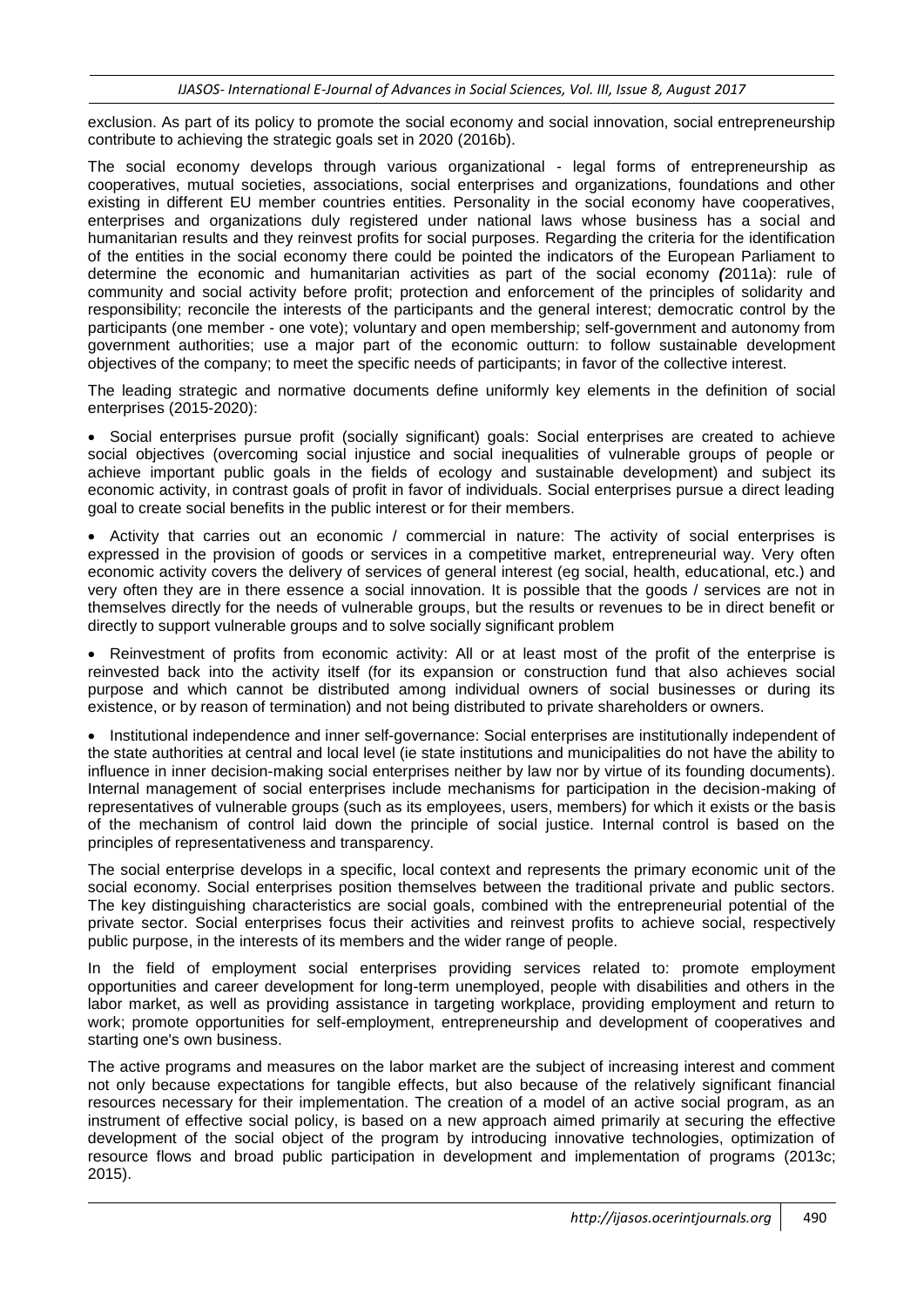Current study discusses the opportunities and advantages of social entrepreneurship and social enterprises enterprises that aim to provide beneficial social effect against members of vulnerable groups to improve their living standards, employment, provision of services and/or other forms direct support. Social enterprises provide social services for vulnerable consumers, such as access to housing or care, assistance for elderly or disabled, outreach to vulnerable groups, child care, access to employment, education, dealing with addictions and others and as such have the potential to model a significant part of the active social policy.

#### **2. SOCIAL ENTREPRENEURSHIP AND THE EUROPEAN SOCIAL MODEL**

Social business is a business entirely focused on the creation, operation and development of social enterprises. There are four main ideas for social entrepreneurship. The first idea focuses on risk. The social entrepreneur is a person who acts, decide and satisfy their needs in terms of uncertainties and risks. The second idea focuses on innovative, creative, exploratory nature of social entrepreneurship. The third idea emphasizes the dynamic role of social entrepreneur development of social economy and efficient use of limited social resources. The fourth concept is associated with the social management. According to her, the entrepreneur is constantly looking for change and is an adequate response, maximizing opportunities through innovation.

The social entrepreneur creates social good, not through charity but through action combining economic and social objectives, provides support for socially vulnerable groups of society, promotes social positive change satisfies social needs, optimally uses available resources and apply innovative approaches to the development of social economy.

In the modern European context, the social economy is an established and integral part of social protection and social safety nets, which produces and successfully combines economic profitability and social solidarity. The social economy is a carrier of the democratic values that put people first, creating jobs and promoting active citizenship. The development of the potential of the social economy is dependent on the adequacy of the established political, legislative and operational conditions.

The social economy is a collective concept, which focuses on the direct social impact of the activities of companies and / or organizations that have been established with a social purpose and deliberately organize their activities to achieve such a result. The social economy is both part of the real economy and of civil society in which individuals and/or legal persons, associations of volunteers or other organized entities doing business in the public interest and reinvest profits to achieve social goals (2011a).

Building components of the functional structure of the social economy are: economic function for own resources; social function, realized through the expenditure profile; public policy function of generating public attitudes to social solidarity. In its functional structure, the social economy support the process of social inclusion. The development of social economy is based on cooperative, private, collective socio-economic initiatives based on cooperation and mobilization of resources, trust and mutual aid.

Social economy occupies a specific space between the state (with its defense mechanisms) and the market (with its economic efficiency and focus on profits based on capital). The larger is this space, the greater is the need for the social economy to meet needs that can not be met by existing institutional practices. Social economy serves also as a tool for development of social services; inclusion in the labor market of disadvantaged groups; to improve the functionality of the system of social services; development of local economies and combat poverty and social exclusion. By providing employment to vulnerable groups in society the social economy helps to unite economic and social resources to overcome social exclusion and reduces the risk of poverty and social exclusion, sustainability measures in the field of social policy.

The impact of the social economy in two directions - economic and social. The social benefits are measured by integration and employment of disadvantaged people, with the contribution to the process of social inclusion and the creation of social capital. The most serious economic indicator of the benefits of the social economy are saved public funds for social welfare, on the one hand, and the additional funds offset the social costs of long-term unemployment. Simultaneously, the newly created value in the social economy also represents a significant economic benefit. Additional economic impact of these organizations is their flexibility and ability to mobilize resources from different backgrounds - market and non-market resources, voluntary work and public support.

#### **3. SOCIAL ENTREPRISES AS A SUSTAINABLE BUSINESS MODEL AND THEIR IMPACT**

Within the social economy a sustainable business model is created that does not qualify in size and areas of activity, but by its respect for common values, such as: the rule of democracy, stronger involvement of civil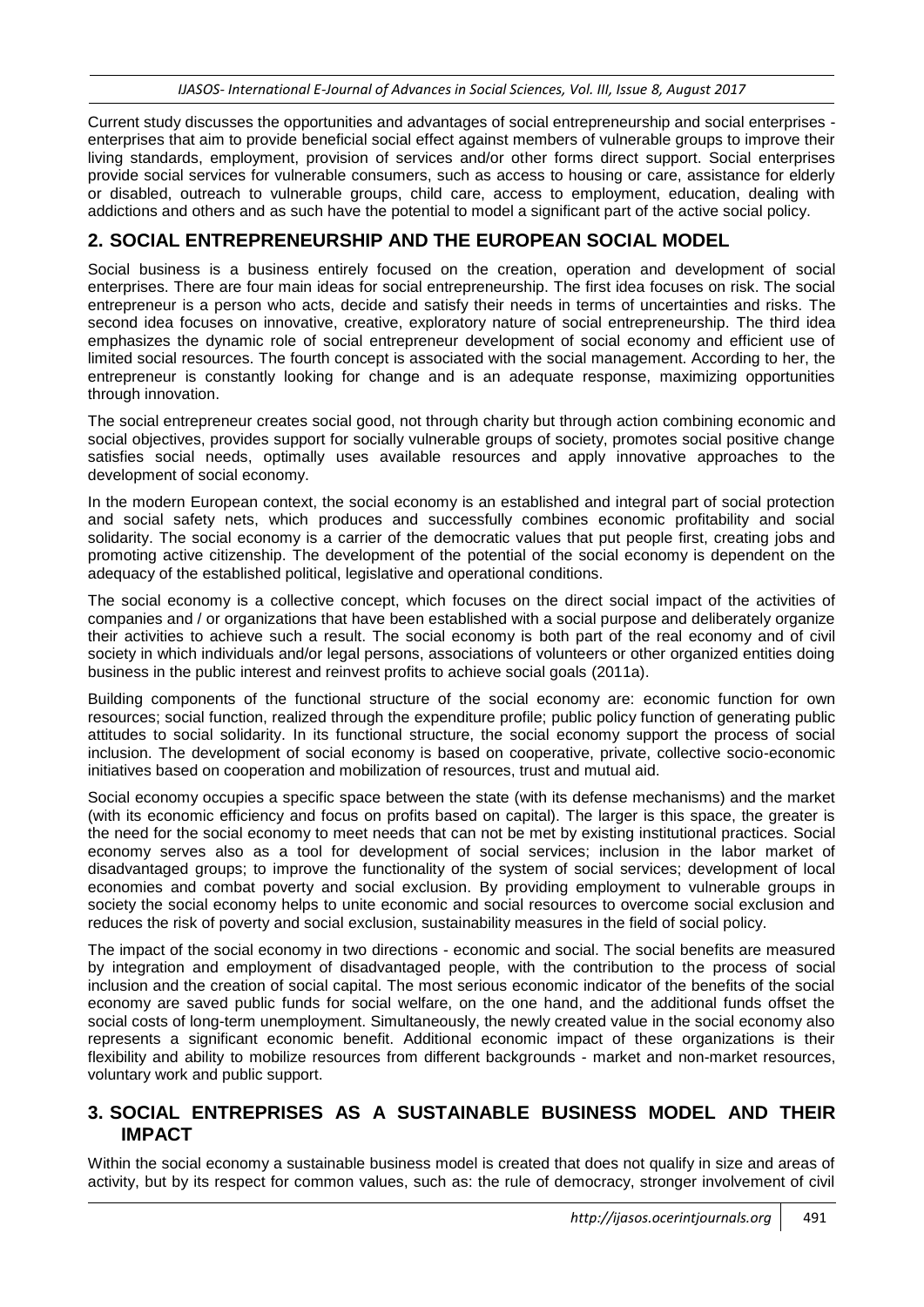society to achieve social progress, human personality; protection and enforcement of the principles of solidarity and responsibility, combining the interests of its user members with the general interest; democratic control by members; voluntary and open membership; management autonomy and independence in relation to public authorities; use of surplus revenue service members in conjunction with the general interest in achieving the objectives of sustainable development.

Repeatedly it is emphasized that social entrepreneurship plays an important role for social cohesion and the creation of growth and jobs (2013b).

A variety of social enterprises could be identified:

- Private commercial companies that hire people at risk and/or offer products or services for such people;
- Specialized enterprises for people with disabilities who employ these vulnerable groups;

• Non-governmental organizations that develop business within the statutory opportunity to do so or register companies for the development of such activity, providing jobs for people from vulnerable groups;

• Social enterprises to municipalities that employ people from risk groups (mostly of people with disabilities);

• Social enterprises in the form of public-private partnerships with municipalities;

• Day care centers for people with disabilities who are looking for business opportunities with the aim of socialization and adaptation to its clients;

• Social enterprise within a large industrial holding company established for vocational rehabilitation workers received the degree of injury while working at the plant.

This diversity can be perceived and conceptualized in different perspectives. From the standpoint of the working definition, they can be organized into two main groups: Enterprises created as a result of business initiative and operating on a market basis (as we call them "entrepreneurial" type), or enterprises in which dominant is the social cause and profit in the background.

#### *Entrepreneurial type:*

• Specialized enterprises for people with disabilities - the most common type sustainable enterprises.

• Private companies have started their own resources - several cases arising from authentic business idea. They turned out viable precisely because they do not rely on outside help.

• Municipal specialized enterprises for people with disabilities - this is an intermediate type between single specialized enterprises and municipal social enterprises. They remain profit-oriented and actually work on a competitive basis, but in severe financial situations can rely on the support of the municipalities as important, and in some cases major customers.

#### *With a dominant social cause:*

• Municipal social enterprises (or public-private partnerships involving the municipality) - the difference with the upper type (local specialized companies) is that leading to them is a social cause (eg, improved living and social status of persons from vulnerable groups - most often people with disabilities). They have no right to separate business income from their activities are not sufficient to finance themselves, ie they are supported mainly by the municipal budget and interruption of funding would not be able to continue their activities. As of this type can be assigned and the only case of an undertaking in a big industrial giant that created it with the aim of vocational rehabilitation workers received the degree of injury while working at the plant. This specific is that the services of a social enterprise is valued, but in practice it can not offer them to external customers and generate revenues.

• Enterprises of non-profit organizations - several major NGOs have their own businesses that offer products on the market and the profit fund their basic social activities. Legally they can function as a separate business entities registered or in the possibility of independent economic activities of NGOs.

• Social services for vulnerable groups seeking further or sustained funding through entrepreneurship, along with employment and socialization - mostly day centers for people with disabilities who work for the inclusion of their clients through their involvement in various activities - most often produce cards, souvenirs, sculptures and more.

Other applicable typology is based on the form of assistance to vulnerable groups. From this perspective, one can distinguish four basic groups of enterprises.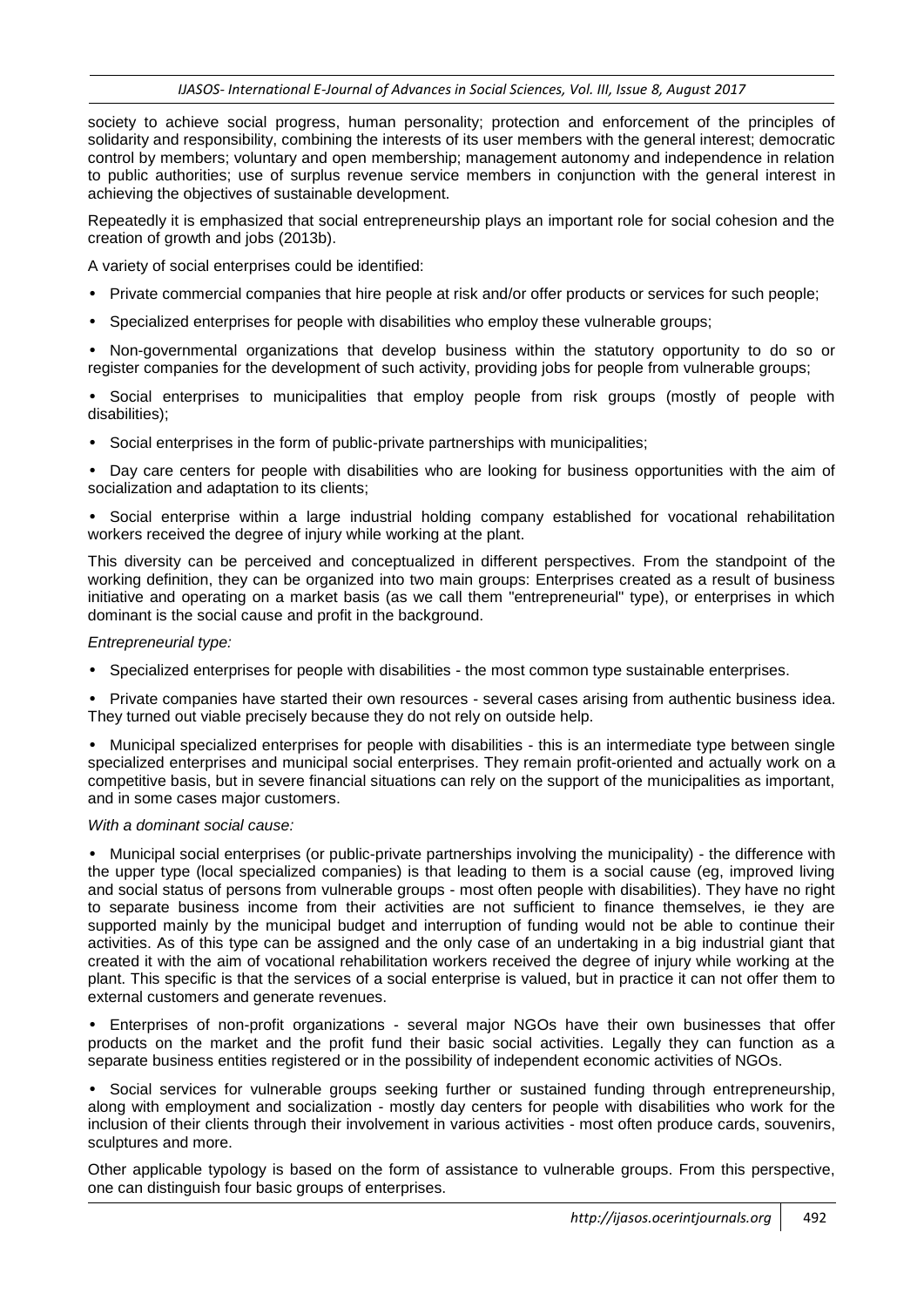• Enterprises that create employment / engage people from vulnerable groups to participate in the production process / provision of services, ie they are not passive recipients - social enterprises in Bulgaria are concentrated primarily in this group, which is largely a result of the proliferation of specialized enterprises for people with disabilities;

• Enterprises that offer a standard product / service, but social influence - such as social assistants for sick people, oven in the Roma neighborhood and others. This group is less common than the first;

• Innovative products themselves are related to social assistance or revolutionary social products - a classic example are the computers for the poor in India, an example of such products in Bulgaria are devices to help drive people with disabilities, imported and installed of social enterprise.

• Enterprises that offer free products / services or support financially vulnerable groups - the first historically established form of assistance, this possibility still exists hypothetically. Currently, this form of assistance is typical rather for border areas of social entrepreneurship - corporate social responsibility and charity.

Although the companies of the first group dominate, it should be noted that in some cases there is a combination of more than one form of the support described above. This occurs primarily in new business from an entrepreneurial type.

From the viewpoint of the development phase there could be: social enterprises which are still at the "conceptual design" that need funding and support; social enterprises which are at the beginning of its development; social enterprises in the growth phase; established, stable functioning social enterprises; completed projects in pilot phase that concluded and established social enterprises are in the process of completion or are no longer functioning.

Another classification divides social enterprises in different types depending on their main characteristics:

• Depending on the area in which they work, they are: social enterprises as a provider of social and health services; social enterprises such as training and educational organizations; social enterprises as an employer of persons from marginalized groups or people with disabilities; social enterprises dealing with production and trade.

• Depending on the target groups - social enterprises are oriented to: socially disadvantaged persons; people with physical or mental disabilities; children and families at risk; young people who are not integrated into society (such as orphans); ethnic minorities; women - victims of violence; elderly.

• Depending on your goals social enterprise may have to: economic development - through the creation of employment and wealth creation of target groups; occupational integration of disadvantaged or disabled people, marginalized groups; business orientation and entrepreneurship; social protection.

An important feature of all social enterprises is a special symbiosis that carry a priori - between financial viability and ability to have a social impact. So they achieve simultaneous realization of economic, financial and social objectives, which become even greater value and cost to society.

Typological features of this type of entrepreneurship could be formulated as follows (2013a):

 There is a clear social impact - in the main activity on a balance between the pursuit of profit and direct support to the social status of certain groups.

• There is a clearly defined target group - mainly persons from socially vulnerable groups - those who need help to equalize their life or social status to that of other members of society.

 There is a specific business purpose - is aimed at improving living standards, employment, provision of services and other forms of direct support in order to overcome social exclusion of the target group.

One of the advantages of the social economy is a sufficiency of material resources enjoyed by sources and reserves to which the state has no access. Mobilization of movable and immovable property which is a personal property of volunteers in the process is a prerequisite for market flexibility. Notwithstanding the phenomenal potential of self-logistical provision, social policy of the state should not omit from sight the social economy and the opportunity to promptly allocate such funds, which could prove crucial especially for preservation and development of employment especially in times of crisis. As a rule, social and economic impact of the addition of such resources is very large.

The state monitors the status and development of the social economy and through its competent institutions and experts, primarily through existing social protection systems, supports the entities in the social economy to maintain their capacity and territorial coverage adequate to the level of unemployment and social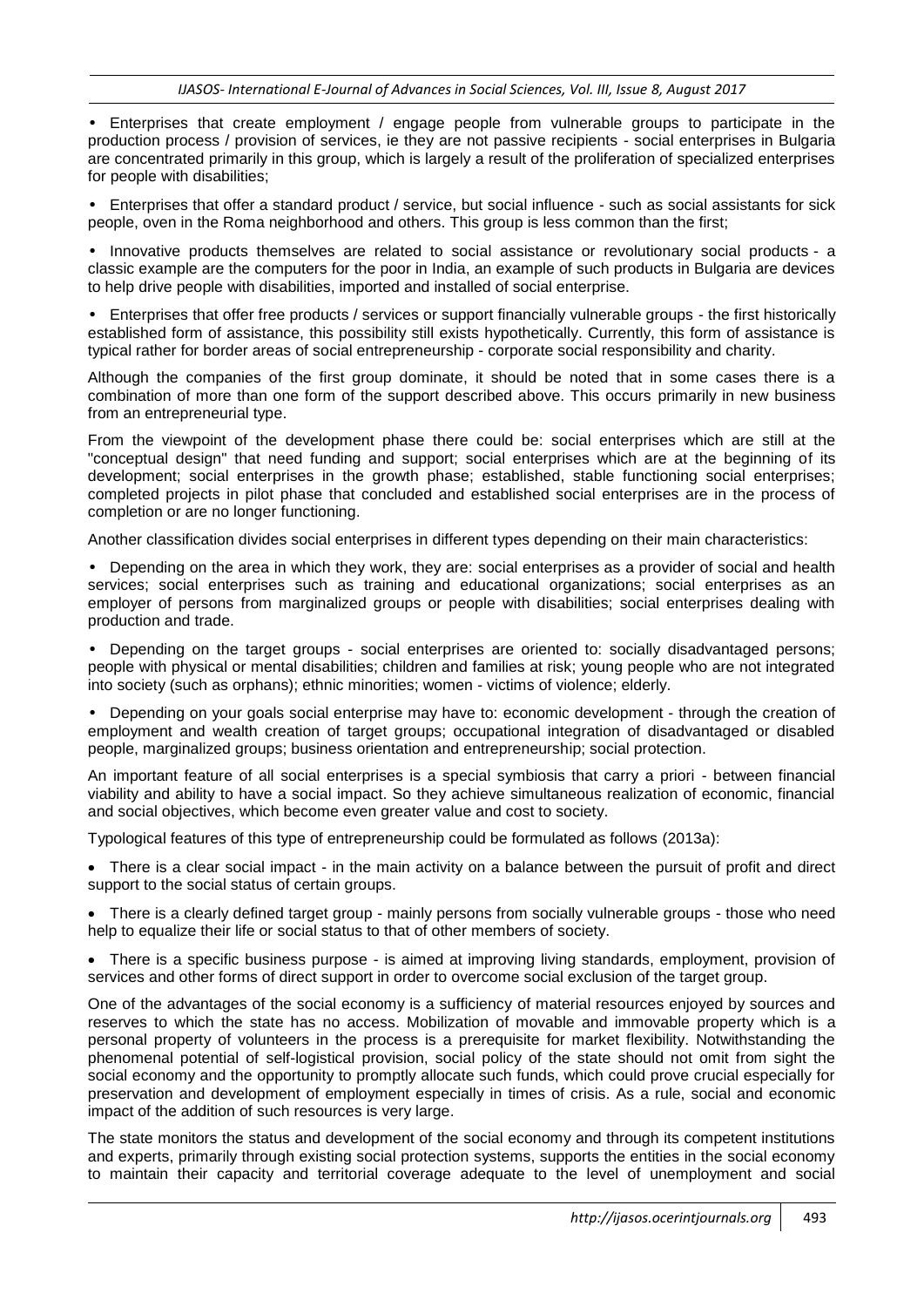exclusion. Presumably the resources of the entities in the social economy are secured separately by using personal material, financial and labor contributions of the participants in the activities. Depending on the current or prospective social and political reasons, the government grants to certain entities in the social economy target: human resources (through recruitment, through education and training measures); material resources, which also includes the provision of premises and communal services; financial resources. The social economy as an element of the social dialogue is a concept understandable and acceptable by existing social partners to the subject of social dialogue and opportunities of social economy gives the example of resolving social contradictions account functioning both as an employer, employee, investor and owner of businesses.

National policies to promote social enterprises should provide concrete measures regardless of their nature (legal, financial, administrative) must comply and achieve as a result the following principles (2015-2020):

*Promotion and sustainability:* support for social entrepreneurship should include the release of public funds to support the activities of social enterprises to deal with social problems; planning objectives, procedures and expected results in the provision of public resources to support social enterprises should be based on periodic assessment of the environment, taking into account the peculiarities established at a time models and practices and their potential to work towards social objectives.

*Equal treatment and reduce the administrative burden:* provide a package of incentives available for all forms of social enterprises; anticipate fast and affordable administrative procedures.

*Effectiveness and efficiency:* implementation of programs and measures after analyzing the needs consistency and adequacy of goals; relevance of inputs to the result - a clear assessment of the financial and social result.

*Coordination and decentralization:* establishment of mechanisms for the participation of social enterprises in the planning and evaluation of policy for social entrepreneurship at national level; creation of conditions for development of social entrepreneurship at the local level, according to the specificities and the needs of the territory by involving the municipalities in this process (in local and regional strategies).

*Solidarity and partnership:* creation of conditions for cooperation, consultations, open dialogue and sharing responsibility among all stakeholders.

## **4. CONCLUSION**

Social entrepreneurship is one of the most innovative ways to achieve a better quality of life, independence and inclusion in society of persons from vulnerable groups. In the implementation of active social policies an important role has the social economy and social entrepreneurship in solving the problems of poverty and social exclusion. The potential of social enterprises lies in two of their essential characteristics. First, they act locally networked with multiple stakeholders and knowing well the local problems and they can offer solutions proven to work in a place like reach those groups at risk of poverty or social exclusion to which active social policies reach very rarely in comparison to purely passive assistance. Second, social economy organizations have the potential to mobilize and activate people themselves at risk of poverty and social exclusion and thus enable them to engage themselves in improving their living situation. These two circumstances allot an important place of support of the active policy for the social economy to promote social inclusion.

## **REFERENCE LIST**

- National concept of social economy. Ministry of labor and social policy of the Republic of Bulgaria, Sofia, 2011. (2011a)
- Rusanova, L. (2011b). The concept for social entrepreneurship and the Bulgarian experience. Scientific works of the University of Ruse – 2011, Vol. 50, Series 5.1.

Kumanova, M., Shabani, N. (2013a). Analysis of social entrepreneurship in Bulgaria:

- Social enterprise and social entrepreneurship. Economic and Social Council of the Republic of Bulgaria, Sofia, (2013b).
- Terziev, V. (2013c). The active model of a social programme and its strategic advantage,  $12<sup>th</sup>$  International Scientific Conference: Management Horizons in Changing Economic Environment & Visions and